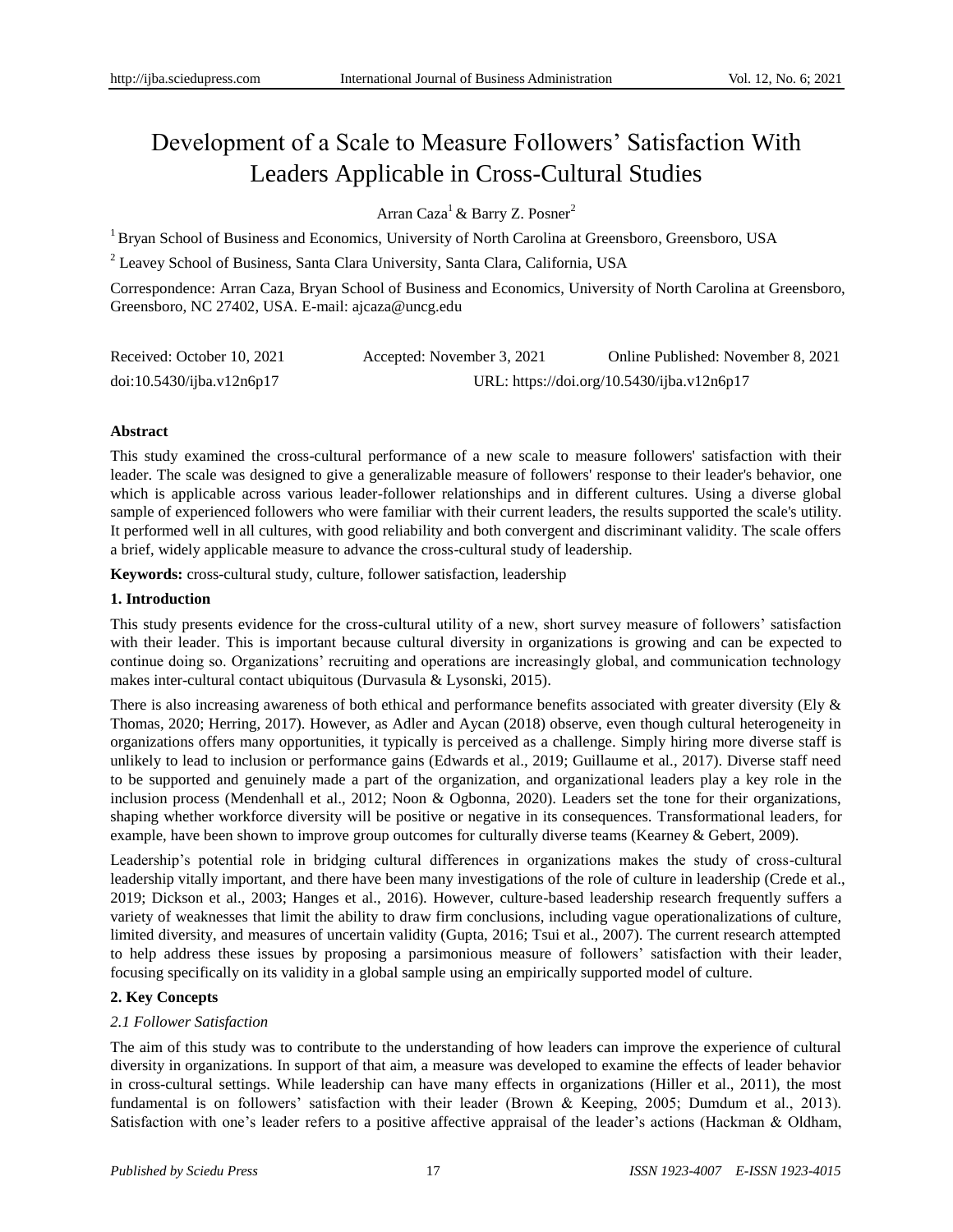1975). Followers are more satisfied with leaders to the extent that those leaders provide what followers want and need (Locke, 1969; Lord et al., 1984). Such satisfaction is essential since leaders who do not have the faith and support of their followers are unlikely to succeed in benefiting the organization or its members (Kouzes & Posner, 2017; Yang, 2016).

An ideal measure of followers' satisfaction with their leader would be short, as this would prevent survey fatigue and increase response quality, while also reflecting the core of the construct in a way that is consistent across cultures. The likeliest existing candidate is the satisfaction with supervisor sub-scale of the Job Diagnostic Survey (JDS; Hackman & Oldham, 1975). That scale consists of three items: (1) The degree of respect and fair treatment I receive from my boss; (2) The amount of support and guidance I receive from my supervisor; and (3) The overall quality of the supervision I receive in my work.

These statements clearly relate to a follower's satisfaction with a formal leader, but they are also potentially limited in their applicability. Direct support and quality supervision are important leadership functions, but they do not pertain in all leader-follower relationships (Hunter et al., 2007; Reiche et al., 2017). For example, a follower who is in a supervisory position and relatively autonomous may not desire "quality supervision" from their leader. Similarly, cultural differences (e.g., power distance) may cause the notion of respect from a leader to signify quite different things. These issues are not shortcomings of the JDS scale per se, since it was specifically developed to refer to supervisors, not leaders in general.

However, these issues do highlight the utility of having a more broadly applicable measure. In the context of this effort, the next section describes the cultural model used in this study. Two other constructs, transformational leadership and job satisfaction, are described as they were employed to assess the convergent and discriminant validity of the new measure.

## *2.2 Culture*

Culture refers to persistent beliefs, assumptions, perceptions, and practices shared by group members (Giorgi, Lockwood, & Glynn; 2015). It is a relatively stable characteristic that distinguishes groups from one another (Tsui et al., 2007). Arising from shared environments, common experiences, and knowledge transmitted between individuals, culture tends to make members more similar to each other, relative to non-members (Hofstede, 2001; Inglehart & Welzel, 2005).

Many models of culture have been in used in leadership and management studies, but the two most frequently used are Hofstede's (2001) dimensional model and Inglehart's (1997) developmental framework (Giorgi et al, 2015). Both have important strengths, but also significant weaknesses, which provided the impetus for a synthesis of the two models in which Beugelsdijk and Welzel (2018) analyzed a half million surveys of nationally representative samples from 110 countries. In that analysis, consistent with Hofstede (2001), personal values reliably distinguished members of different cultures. At the same time, consistent with Inglehart (1997), and refuting claims in Hofstede (2001), Beugelsdijk and Welzel (2018) found that cultural values changed over time (e.g., many cultures became more individualistic during the  $20<sup>th</sup>$  century). Moreover, their results showed that values were only one factor that defines culture, with history, economic development, and geography also being important differentiators.

Beugelsdijk and Welzel's (2018) analysis offers an integration of foundational work in the field based on a larger and more culturally diverse sample than any previous studies. For present purposes, one of their key findings is that the world may be described as consisting of four large cultural clusters: Anglo-Saxon & Nordic; Latin American; European (except Nordic countries); and African & Asian. While these clusters clearly contain significant heterogeneity, they are nonetheless similar enough in shared values, economic development, generational effects, and geo-political history to be identifiable groups (Beugelsdijk & Welzel, 2018).

The identification of these four clusters is consistent with the growing trend in cross-cultural research that recognizes the distinction between culture and nation (Tung & Stahl, 2018). Traditionally most studies used nationality as a proxy of culture (e.g., comparing Singaporeans to Americans; Caza & Posner, 2017), but evidence shows that there are both significant value differences within countries and important similarities across countries (Taras et al., 2016). As a result, it is increasingly common for international management studies to equate culture with regions or other groupings of similar nations, rather than individual countries (e.g., House et al., 2004; Ronen & Shenkar, 2013). This approach, using the four clusters in Beugelsdijk and Welzel (2018), was taken in the current study.

# *2.3 Transformational Leadership*

Given the goal of assessing the cross-cultural utility of a new measure of followers' satisfaction with their leader, it was essential to include leadership behavior in the study, and that behavior needed to be cross-culturally relevant.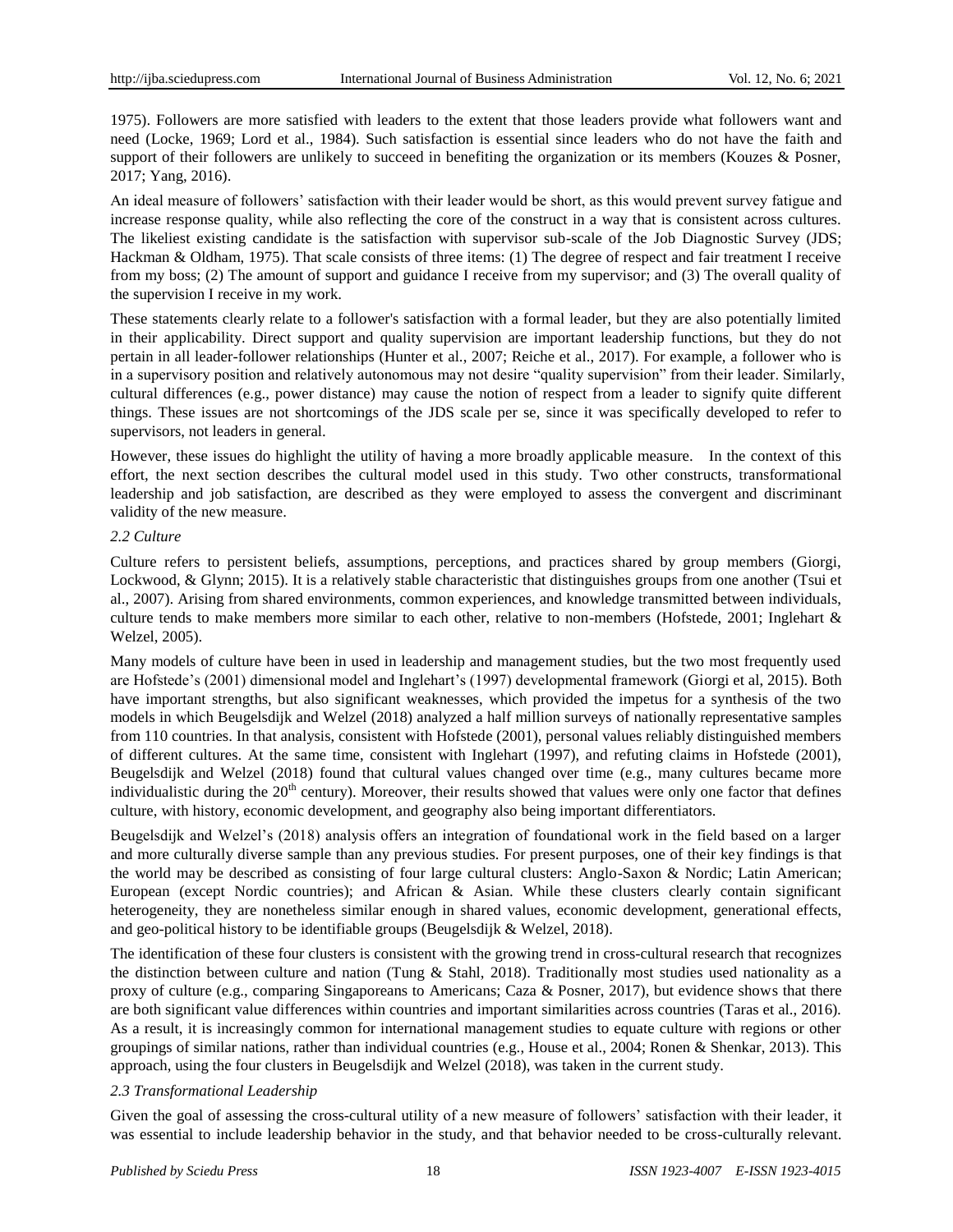Because culture shapes values and perceptions, it can have many important effects on leadership (Dorfman et al., 1997). Nonetheless, it appears that some aspects of leadership are consistent across cultures. One candidate for such universality, according to the GLOBE study (House et al., 2004), is that followers prefer leaders who exhibit behaviors associated with transformational leadership. More recently, Caza and colleagues (2021) found that leaders and followers from all cultures had similar perceptions of transformational leadership behavior.

Transformational leadership involves actions that promote cooperation by shaping followers' attitudes and beliefs (Mhatre & Riggio, 2014; Podsakoff, MacKenzie, Moorman & Fetter, 1990). Transformational leaders help to unite followers in pursuit of group goals by aligning personal and collective interests (Bass, 1985). Rather than influencing behavior through rewards and punishments, transformational leaders cause followers to feel trust, respect, and liking, and thus those followers want to do more than is formally required or rewarded (Kouzes & Posner, 2017).

The transformational leadership construct is not without potential limitations, inlcuding an uncertain dimensionality, confounding cause and effect, and possible lack of distinctiveness from other aspects of leadership (van Knippenberg & Sitkin, 2013). However, there is research that shows how variations in typologies of transformational leadership behavior tend to address the same core construct and have similar relationships with other constructs (Crede et al., 2019; Mhatre & Reggio, 2014). Moreover, the measure of transformational leadership used in this study has comparable content and correlate relationships (Mhatre & Reggio, 2014). It accesses observable behaviors, which reduces the problem of confounding transformational leadership with its effects, and it has demonstrated cross-cultural applicability, having been used for decades in dozens of countries (e.g., Isaksen et al., 2003; Posner & Kouzes, 1988).

#### *2.4 Job Satisfaction*

A sound psychometric measure needs to assess its intended construct, and only that construct (Suddaby, 2010). Therefore, while the proposed new measure of satisfaction with one's leader needs face validity and an expected positive relationship with transformational leadership, it must also be distinguishable from related, but distinct constructs. The most useful construct to test this discriminant validity is job satisfaction. Job satisfaction is a complex construct, but fundamentally refers to a positive affective assessment of one's work (Judge et al., 2017). Since satisfaction with leadership can contribute to job satisfaction (Judge et al., 2020), and assessments of leadership often suffer from halo effects and similar affective bias (Behrendt et al; 2017; Brown & Keeping, 2005), the constructs of job satisfaction and satisfaction with leadership are cognitively adjacent. Testing the discriminant validity of the satisfaction with leader scale using the job satisfaction sub-scale of the JDS (Hackman & Oldham, 1975) provided a particularly stringent test.

#### **3. Method**

#### *3.1 Sample*

The sample was extracted from an online survey involving the direct reports of their managers who were attending various leadership development programs. Participation was voluntary and confidential. The sample was 40.3% female with a modal age of 33-40 years and respondents had considerable work experience (modal category greater than 10 years). Education levels varied from less than high school to graduate degrees, with the mode having completed undergraduate studies. Respondents represented 12 functional areas across 23 industries, with organizations ranging in size from less than 50 employees to over 10,000; and there were no substantive cultural differences associated with these factors. Only direct reports who had worked full-time with their organizational leaders for at least three years were included. Usable responses  $(N = 1.725)$  were gathered from individuals representing 42 countries, including all four of the Beugelsdijk and Welzel (2018) cultural clusters: Anglo-Saxon & Nordic (N = 1,003); Latin American (N = 144); European (N = 176); and, African & Asian (N = 402).

#### *3.2 Measures*

*Satisfaction with leader* was assessed with three statements: "To what extent do you: (1) Agree that your manager is effective? (2) Trust your manager? and (3) Feel your manager is clear about what is expected from you?" This new scale was postulated to provide broad applicability and parsimony. Like the JDS scale, this one includes an overall assessment of effectiveness, but rather than focusing on supervision-specific support, it addresses two fundamental issues in all effective leader-follower relationships: the level of trust and the communication of specific guidance. Cross-national comparative studies suggest that followers in all cultures prefer leaders they trust and for those leaders to provide a clear, performance-oriented vision (House et al., 2004; Kouzes & Posner, 2017). The items provide a brief assessment of followers' satisfaction with their leader and in a format that is applicable in all cultures.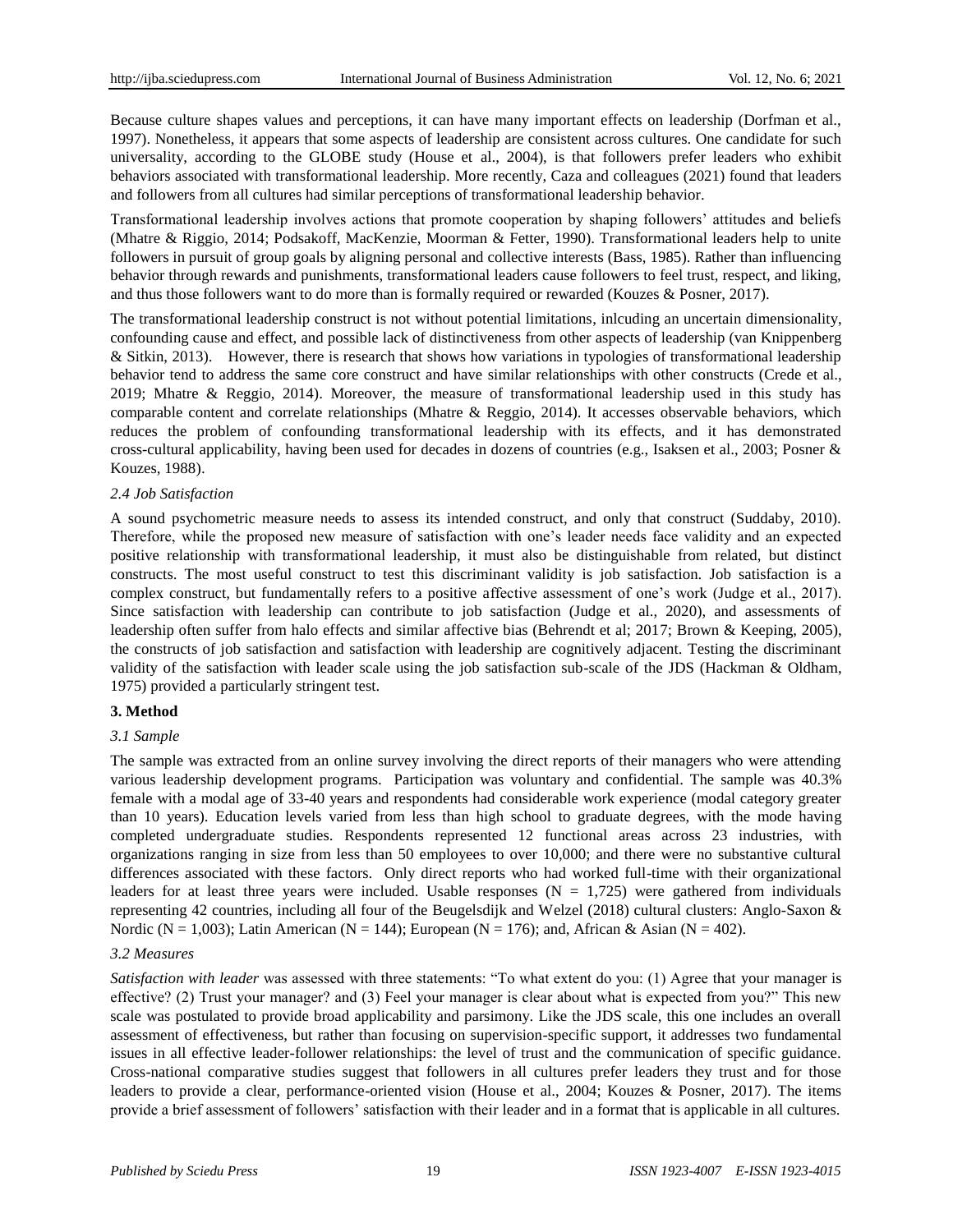*Transformational leadership* was measured using the Leadership Practices Inventory (LPI; Kouzes & Posner, 2003), which consists of 30 statements focused on leaders' observable behavior, rather than their intentions or character. For example, "[This leader] sets a personal example of what is expected from others" and "[This leader] encourages others to share an exciting dream of the future." Respondents indicated, on a 10-point Likert-scale, how frequently the leader engaged in each behavior.

The three-item JDS sub-scales of *Satisfaction with supervisor* and *Job satisfaction* were included in the study (Hackman & Oldham, 1975). Respondents indicated on a 5-point scale the extent of their agreement with each statement. *Culture* reflected the cluster analysis results from Beugelsdijk and Welzel (2018). That study grouped 83 countries into the four cultural clusters. Respondents in the current data reported their national identity, and this identity was used to associate them with one of the four clusters.

## **4. Analysis**

Several tests were performed in examining whether the new satisfaction with leader scale performed as expected. Tested first was whether the scales performed similarly across cultures and this was investigated by calculating and comparing the Cronbach's alpha reliability scores for every measure in each of the cultural clusters (Liu & Weng, 2009). For example, comparing the reliability score for job satisfaction in the Anglo-Saxon & Nordic cluster  $(\alpha = .81)$ with that in the European cluster ( $\alpha$  = .76) revealed a Cohen's *d* score of .06. The same calculation was conducted for every pairwise comparison across clusters. Second, an exploratory factor analysis (EFA) was performed in each cluster to examine the factor structure in the satisfaction with leader and satisfaction with supervisor items. Third, since the Anglo-Saxon & Nordic sample was large, it was randomly split in half. One half of the Anglo-Saxon & Nordic sample  $(N = 502)$  was used in the previously mentioned EFA. The second half of the Anglo-Saxon & Nordic sample  $(N = 501)$  was used in a series of confirmatory factor analyses (CFA) and model comparisons to determine the convergent and discriminant validity of the new measure of satisfaction with leader.

#### **5. Results and Discussion**

The cross-cultural comparison of reliability scores for the four scales indicated that they performed equivalently in all clusters. The mean *d* score in all pairwise comparisons of Cronbach's alpha values was only .17 (sd .08), which is a small difference (Cohen, 1988). This result suggests that the measures provided reliable assessments regardless of culture. Summary statistics for the sample (mean, standard deviation, reliability coefficients, and bivariate correlations) are shown in Table 1.

| Variable                                         | Mean sd |           | $\alpha$ | $\blacksquare$ | $\mathfrak{D}$                                | 3   |
|--------------------------------------------------|---------|-----------|----------|----------------|-----------------------------------------------|-----|
| 1. Satisfaction with leader                      | 4.04    | $.69$ .71 |          |                |                                               |     |
| 2. Satisfaction with supervisor 4.12 .74 .87 .72 |         |           |          | [.70, .74]     |                                               |     |
| 3. Job satisfaction                              | 4.07    |           |          | .73 .80 .51    | .60<br>$[.47, .54]$ $[.57, .63]$              |     |
| 4. Transformational leadership 7.84 1.53 .97 .72 |         |           |          |                | .73<br>$[.69, .74]$ $[.71, .75]$ $[.40, .48]$ | .44 |

Table 1. Descriptive Statistics for the Sample\*

 $* N = 1,725$ . Values in square brackets indicate the 95% confidence interval for the correlation. All  $p < .05$ .

The exploratory factor analysis used six items: three of them measuring *satisfaction with leader* (the new scale) and three measuring satisfaction with supervisor (the established scale). In each cultural cluster, whether these items reflected one or two latent factors was examined. The results were consistent in all four clusters, strongly suggesting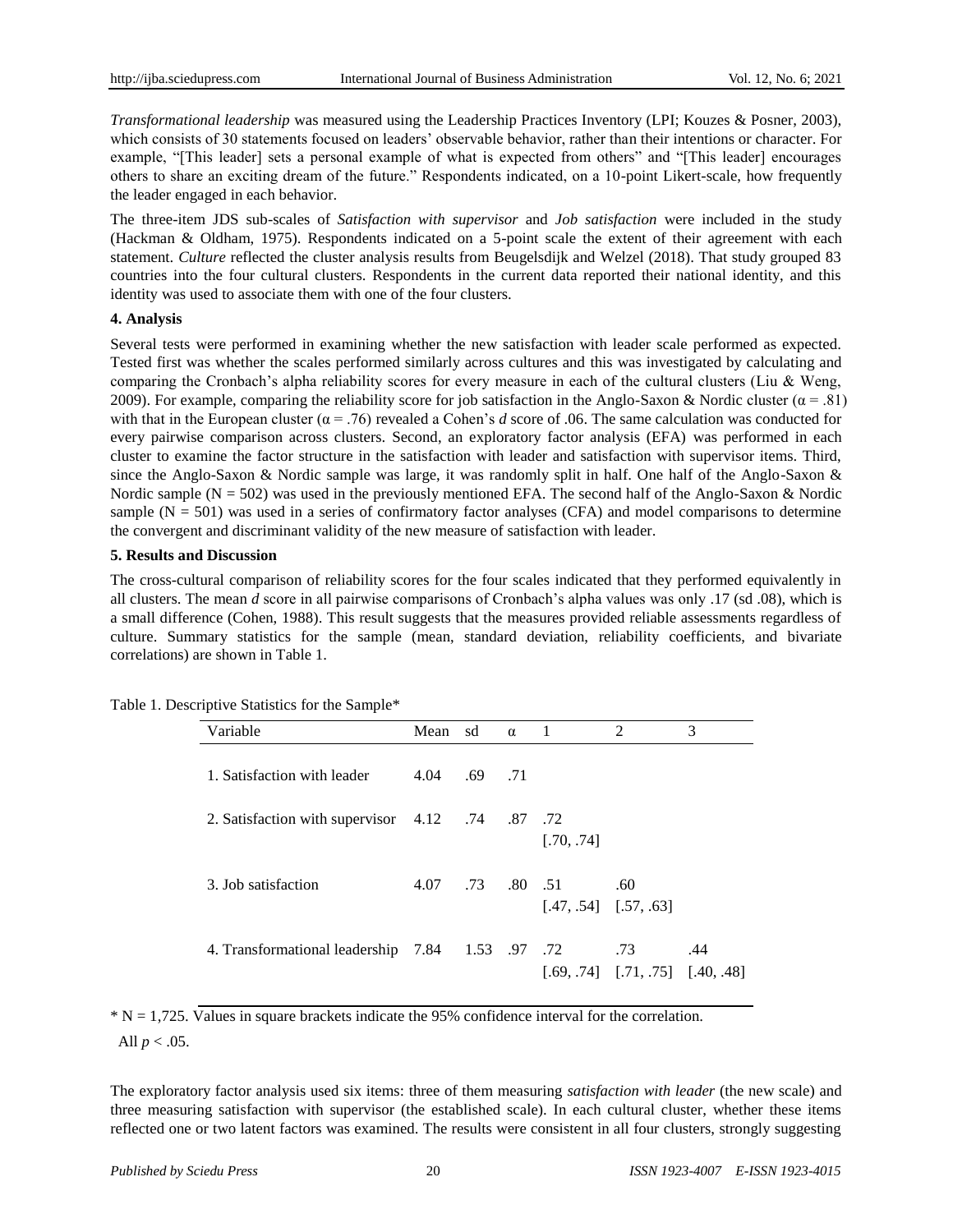a single factor solution. In all four EFAs, the scree plot showed a clear elbow after the first factor, with the first eigenvalues being large (Anglo-Saxon & Nordic 3.44, Latin American 2.82, European 3.17, African-Asian 3.90), while the second eigenvalues were small (.58, .70, .78, .49 respectively). Moreover, parallel analysis using 500 iterations suggested a single factor solution was preferred in every cluster (Hayton et al., 2004). These results are mutually consistent and suggest that the *satisfaction with leader* and *satisfaction with supervisor* scales were convergent in all four clusters. That is, they reflected the same underlying construct.

The size of the Anglo-Saxon & Nordic sample allowed for further investigation using CFA. The half of that sample that was not used in the EFA was used to estimate and compare three different measurement models. Model 1 had three factors: satisfaction with leader, satisfaction with supervisor, and job satisfaction. It fit the data well (χ2 = 112.91, df = 24, CFI = .96, RMSEA = .05). The estimated correlation between the satisfaction with leader and satisfaction with supervisor scales was .94 ( $p < .01$ ). Model 2 had two factors: one factor combining both the satisfaction with leader items and the satisfaction with supervisor items, plus a job satisfaction factor. It also fit the data well ( $\chi$ 2 = 124.13, df = 26, CFI = .96, RMSEA = .05). Based on a chi-square difference test, using the scaling proposed by Satorra and Bentler (2001) to correct for small and potentially non-normal samples, Model 1 and Model 2 fit the data equally well (scaled  $\Delta \chi^2 = 4.95$ , df = 2,  $p = .08$ ). Model 3 also had two factors: satisfaction with supervisor, and a single factor combining both the satisfaction with leader items and the job satisfaction items. This model did not fit the data well  $(\gamma 2 = 358.01, df = 26, CFI = .86, RMSEA = .07)$ , and the chi-square comparison showed that Model 3 had a significantly worse fit than Model 1 (scaled  $\Delta \chi^2 = 115.18$ , df = 2, *p* < .01).

These results confirmed the EFA findings, showing measurement convergence between the satisfaction with leader and satisfaction with supervisor scales. The results also demonstrated the difference between the satisfaction with leader and job satisfaction scales (i.e., discriminant validity).

#### **6. Conclusion**

In sum, the results provide evidence supporting the cross-cultural utility of the new three-item satisfaction with leader scale. Equivalent reliability in all four cultural clusters of a global sample from 42 countries was found. Moreover, the new scale demonstrated convergent validity with an established measure of the same construct. It also had appropriate discriminant validity from a closely related, but nonetheless distinct, construct.

The new scale appears to measure satisfaction with the leader per se, rather than some generalized sense of satisfaction, and to do so in a fashion that should be applicable to a wide range of leader-follower contexts. For example, it would be useful in comparing respondents from various national, cultural, and geographical settings in their perceptions of leaders' behaviors and its impact on both leaders' effectiveness and workgroup performance. This measure provides a potentially robust tool for examining the effects of leadership between countries known to have quite different cultural characteristics (e.g., power distance and collectivistic vs. individualistic), which have been postulated as impacting the significance of various leadership behaviors (Hofstede, 2001; House et al. 2004). Scholars interested in leadership, especially in multinational and global settings, should find this new measure invaluable.

#### **References**

- Adler, N. J., & Aycan, Z. (2018). Cross-cultural interaction: What we know and what we need to know. *Annual Review of Organizational Psychology and Organizational Behavior*, *5*, 307-333.
- Bass, B. M. (1985). *Leadership and performance beyond expectations*. Free Press.
- Beugelsdijk, S., & Welzel, C. (2018). Dimensions and dynamics of national culture: Synthesizing Hofstede with Inglehart. *Journal of Cross-Cultural Psychology*, *49*(10), 1469-1505. https://doi.org/10.1177/0022022118798505
- Brown, D. J., & Keeping, L. M. (2005). Elaborating the construct of transformational leadership: The role of affect. *Leadership Quarterly*, *16*(2), 245-272. https://doi.org/10.1016/j.leaqua.2005.01.003
- Caza, A., & Posner, B. Z. (2017). The influence of nationality on followers' satisfaction with their leaders. *Journal of Leadership, Accountability and Ethics*, *14*(3), 53-63.
- Caza, A., Caza, B. B., & Posner, B. Z. (2021). Transformational leadership across cultures: Follower perception and satisfaction. *Administrative Sciences*, *11*(1), 32-42. https://doi.org/10.3390/admsci11010032
- Cohen, J. (1988). *Statistical power analysis for the behavioral sciences* (2nd ed.). Lawrence Erlbaum Associates.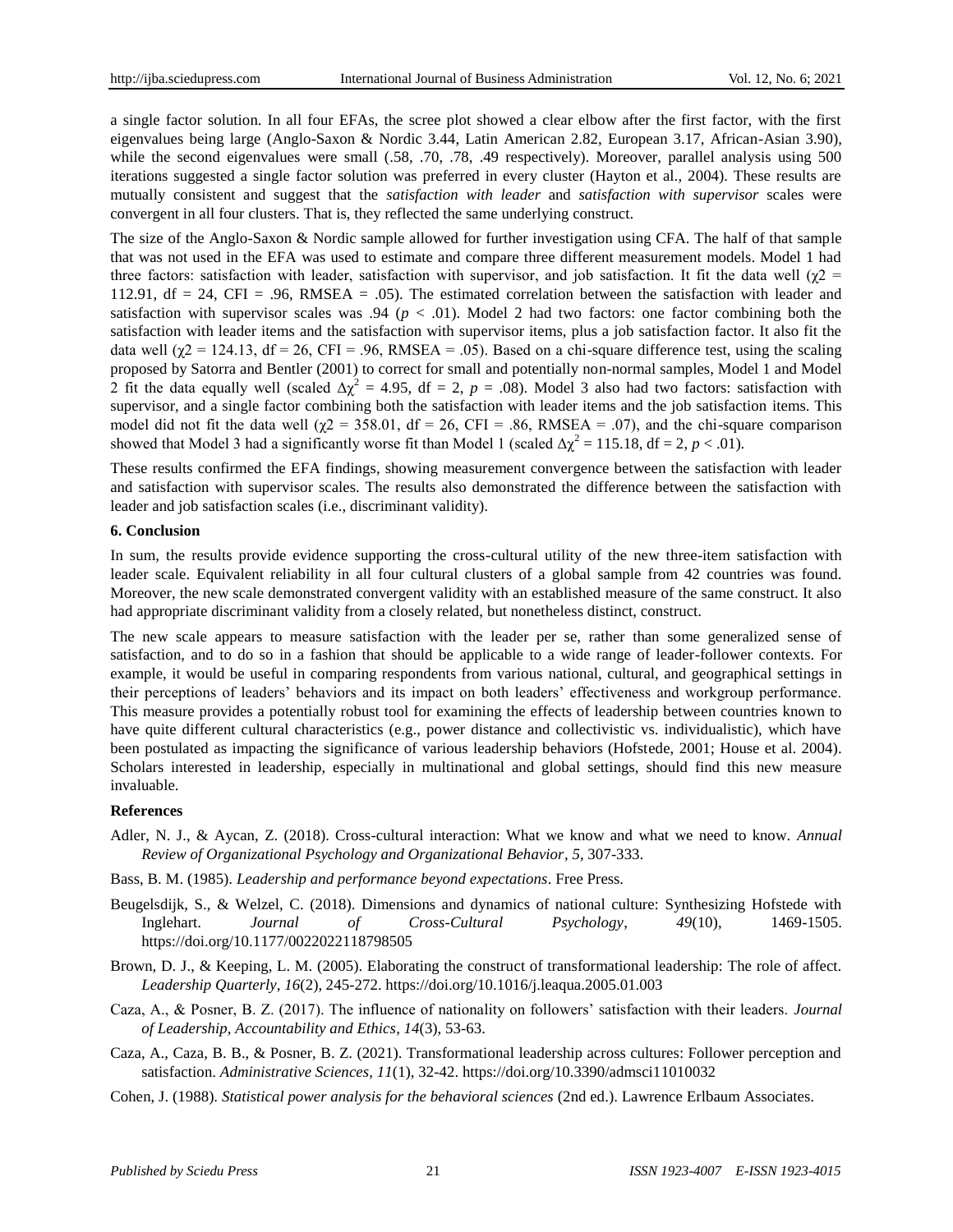- Crede, M., Jong, J., & Harms, P. (2019). The generalizability of transformational leadership across cultures: A meta-analysis. *Journal of Managerial Psychology*, *34*(3), 139-155. https://doi.org/10.1108/JMP-11-2018-0506
- Dickson, M. W., Den Hartog, D. N., & Mitchelson, J. K. (2003). Research on leadership in a cross-cultural context: Making progress, and raising new questions. *Leadership Quarterly*, *14*, 729-768. https://doi.org/10.1016/j.leaqua.2003.09.002
- Dorfman, P. W., Howell, J. P., Hibino, S., Lee, J. K., Tate, U., & Bautista, A. (1997). Leadership in Western and Asian countries: Commonalities and differences in effective leadership processes across cultures. *Leadership Quarterly*, *8*(3), 233-274. https://doi.org/10.1016/S1048-9843(97)90003-5
- Dumdum, U. R., Lowe, K. B., & Avolio, B. J. (2013). A meta-analysis of transformational and transactional leadership correlates of effectiveness and satisfaction: An update and extension. In B. J. Avolio, & F. J. Yammarino (Eds.), *Transformational and Charismatic Leadership: The Road Ahead 10th Anniversary Edition* (Vol. 5, pp. 39-70). Emerald Group Publishing Limited. https://doi.org/10.1108/S1479-357120130000005008
- Durvasula, S., & Lysonski, S. (2015). Cross-national applicability of a parsimonious measure of Acculturation to Global Consumer Culture. *Psychological Reports*, *116*(3), 738-750. https://doi.org/10.2466/01.08.PR0.116k29w6
- Edwards, L. H., Holmes, M. H., & Sowa, J. E. (2019). Including women in public affairs departments: Diversity is not enough. *Journal of Public Affairs Education*, *25*(2), 163-184. https://doi.org/10.1080/15236803.2018.1565051
- Ely, R. J., & Thomas, D. A. (2020). Getting serious about diversity. *Harvard Business Review*, *98*(6), 114-122.
- Giorgi, S., Lockwood, C., & Glynn, M. A. (2015). The many faces of culture: Making sense of 30 years of research on culture in organization studies. *Academy of Management Annals*, *9*(1), 1-54. https://doi.org/10.1080/19416520.2015.1007645
- Guillaume, Y. R. F., Dawson, J. F., Otaye-Ebede, L., Woods, S. A., & West, M. A. (2017). Harnessing demographic differences in organizations: What moderates the effects of workplace diversity?. *Journal of Organizational Behavior*, *38*(2), 276-303. https://doi.org/10.1002/job.2040
- Gupta, N. (2016). Comment on: Cross-national applicability of a parsimonious measure of Acculturation to Global Consumer Culture. *Psychological Reports*, *118*(2), 527-531. https://doi.org/10.1177/0033294116637731
- Hackman, J. R., & Oldham, G. R. (1975). Development of the Job Diagnostic Survey. *Journal of Applied Psychology*, *60*, 159-170.
- Hanges, P. J., Aiken, J. R., Park, J., & Su, J. (2016). Cross-cultural leadership: Leading around the world. *Current Opinion in Psychology*, *8*, 64-69. https://doi.org/10.1016/j.copsyc.2015.10.013
- Hayton, J. C., Allen, D. G., & Scarpello, V. (2004). Factor retention decisions in exploratory factor analysis: A tutorial on parallel analysis. *Organizational Research Methods*, *7*, 191-205. https://doi.org/10.1177/1094428104263675
- Herring, C. (2017). Is diversity still a good thing? *American Sociological Review*, *82*(4), 868-877. https://doi.org/10.1177/0003122417716611
- Hiller, N. J., DeChurch, L. A., Murase, T., & Doty, D. (2011). Searching for outcomes of leadership: A 25-year review. *Journal of Management*, *37*(4), 1137-1177. https://doi.org/10.1177/0149206310393520
- Hofstede, G. (2001). *Culture's consequences: Comparing values, behaviors, institutions, and organizations across nations* (2nd ed.). Sage Publications.
- House, R. J., Hanges, P. J., Javidan, M., Dorfman, P. W., & Gupta, V. (Eds.). (2004). *Culture, leadership, and organizations: The GLOBE study of 62 societies*. Sage Publications.
- Hunter, S. T., Bedell-Avers, K. E., & Mumford, M. D. (2007). The typical leadership study: Assumptions, implications, and potential remedies. *Leadership Quarterly*, *18*, 435-446. https://doi.org/10.1016/j.leaqua.2007.07.001
- Inglehart, R. (1997). *Modernization and postmodernization: Cultural, economic, and political change in 43 societies*. Princeton University Press.
- Inglehart, R., & Welzel, C. (2005). *Modernization, cultural change, and democracy: The human development sequence*. Cambridge University Press.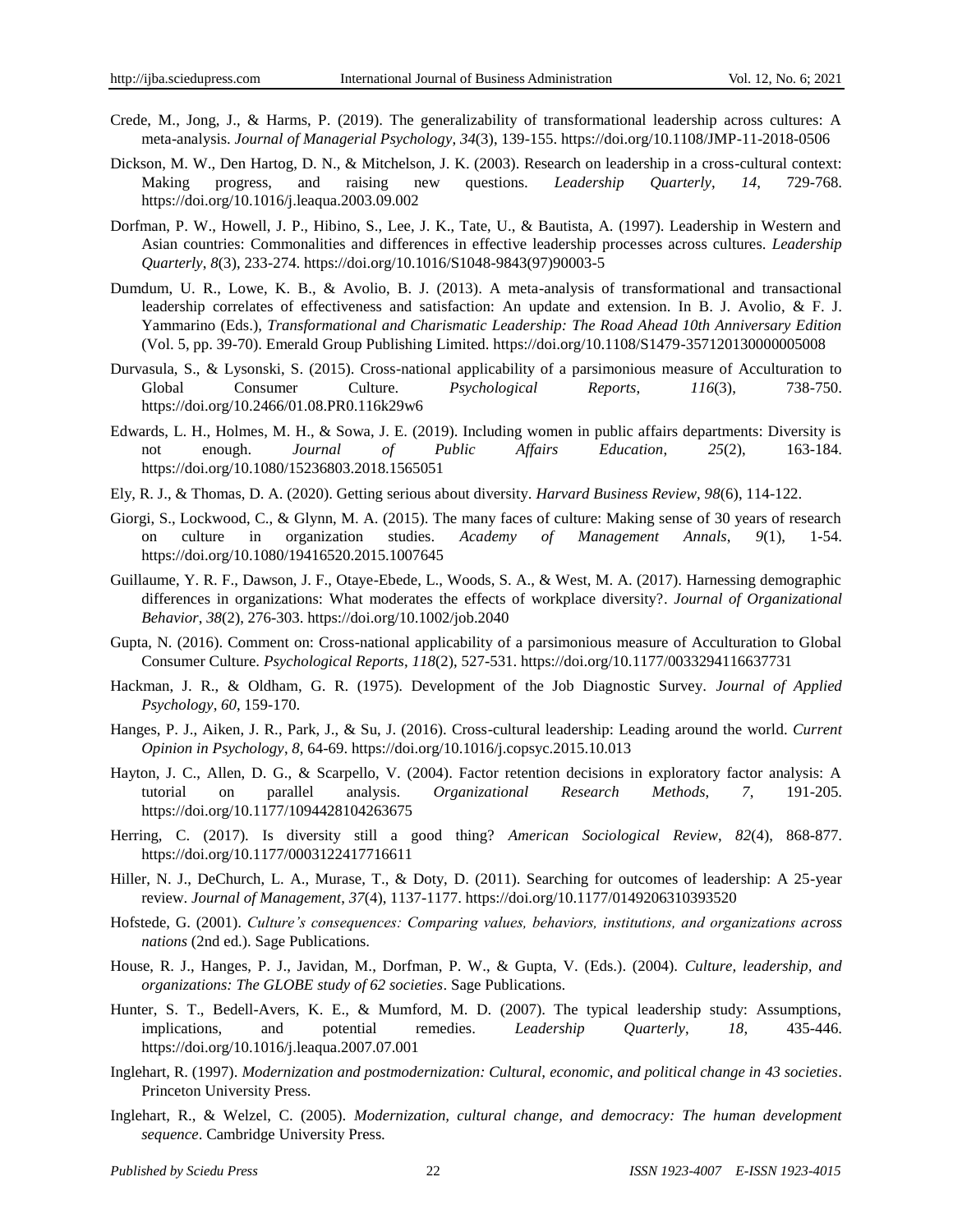- Isaksen, S. G., Babij, B. J., & Lauer, K. J. (2003). Cognitive styles in creative leadership practices: Exploring the relationship between level and style. *Psychological Reports*, *93*(3), 983-994. https://doi.org/10.2466/pr0.2003.93.3.983
- Judge, T. A., Weiss, H. M., Kammeyer-Mueller, J. D., & Hulin, C. L. (2017). Job attitudes, job satisfaction, and job affect: A century of continuity and of change. *Journal of Applied Psychology*, *102*(3), 356-374. https://doi.org/10.1037/apl0000181
- Judge, T. A., Zhang, S., & Glerum, D. R. (2020). Job satisfaction. In V. I. Sessa, & N. A. Bowling (Eds.), *Essentials of Job Attitudes and Other Workplace Psychological Constructs* (pp. 207-241). Routledge.
- Kearney, E., & Gebert, D. (2009). Managing diversity and enhancing team outcomes: The promise of transformational leadership. *Journal of Applied Psychology*, *94*(1), 77.
- Kouzes, J. M., & Posner, B. Z. (2003). *LPI: Leadership Practices Inventory* (4th ed.). Wiley.
- Kouzes, J. M., & Posner, B. Z. (2017). *The leadership challenge: How to make extraordinary things happen in organizations* (6th ed.). Wiley.
- Liu, H.-Y., & Weng, L.-J. (2009). An effect size index for comparing two independent alpha coefficients. *British Journal of Mathematical and Statistical Psychology*, *62*(2), 385-400. https://doi.org/10.1348/000711008X315518
- Locke, E. A. (1969). What is job satisfaction? *Organizational Behavior and Human Performance*, *4*(4), 309-336. https://doi.org/10.1016/0030-5073(69)90013-0
- Lord, R. G., Foti, R. J., & De Vader, C. L. (1984). A test of leadership categorization theory: Internal structure, information processing, and leadership perceptions. *Organizational Behavior and Human Performance*, *34*(3), 343-378.
- Mendenhall, M. E., Reiche, B. S., Bird, A., & Osland, J. S. (2012). Defining the "global" in global leadership. *Journal of World Business*, *47*(4), 493-503.
- Mhatre, K. H., & Riggio, R. E. (2014). Charismatic and transformational leadership: Past, present, and future. In D. Day (Ed.), *Oxford Handbook of Leadership and Organizations* (pp. 221-240). Oxford University Press.
- Noon, M., & Ogbonna, E. (2020). Controlling management to deliver diversity and inclusion: Prospects and limits. *Human Resource Management Journal*. https://doi.org/10.1111/1748-8583.12332
- Posner, B. Z., & Kouzes, J. M. (1988). Development and validation of the Leadership Practices Inventory. *Educational and Psychological Measurement*, *48*(2), 483-496. https://doi.org/10.1177/0013164488482024
- Reiche, B. S., Bird, A., Mendenhall, M. E., & Osland, J. S. (2017). Contextualizing leadership: A typology of global leadership roles. *Journal of International Business Studies*, *48*(5), 552-572. https://doi.org/10.1057/s41267-016-0030-3
- Ronen, S., & Shenkar, O. (2013). Mapping world cultures: Cluster formation, sources and implications. *Journal of International Business Studies*, *44*(9), 867-897. https://doi.org/10.1057/jibs.2013.42
- Satorra, A., & Bentler, P. M. (2001). A scaled difference chi-square test statistic for moment structure analysis. *Psychometrika*, *66*(4), 507-514. https://doi.org/10.1007/BF02296192
- Suddaby, R. (2010). Construct clarity in theories of management and organization. *Academy of Management Review*, *35*, 346-357.
- Taras, V., Steel, P., & Kirkman, B. L. (2016). Does country equate with culture? Beyond geography in the search for cultural boundaries. *Management International Review*, *56*(4), 455-487. https://doi.org/10.1007/s11575-016-0283-x
- Tsui, A. S., Nifadkar, S. S., & Ou, A. Y. (2007). Cross-national, cross-cultural organizational behavior research: Advances, gaps, and recommendations. *Journal of Management*, *33*(3), 426-478. https://doi.org/10.1177/0149206307300818
- Tung, R. L., & Stahl, G. K. (2018). The tortuous evolution of the role of culture in IB research: What we know, what we don't know, and where we are headed. *Journal of International Business Studies*, *49*(9), 1167-1189. https://doi.org/10.1057/s41267-018-0184-2